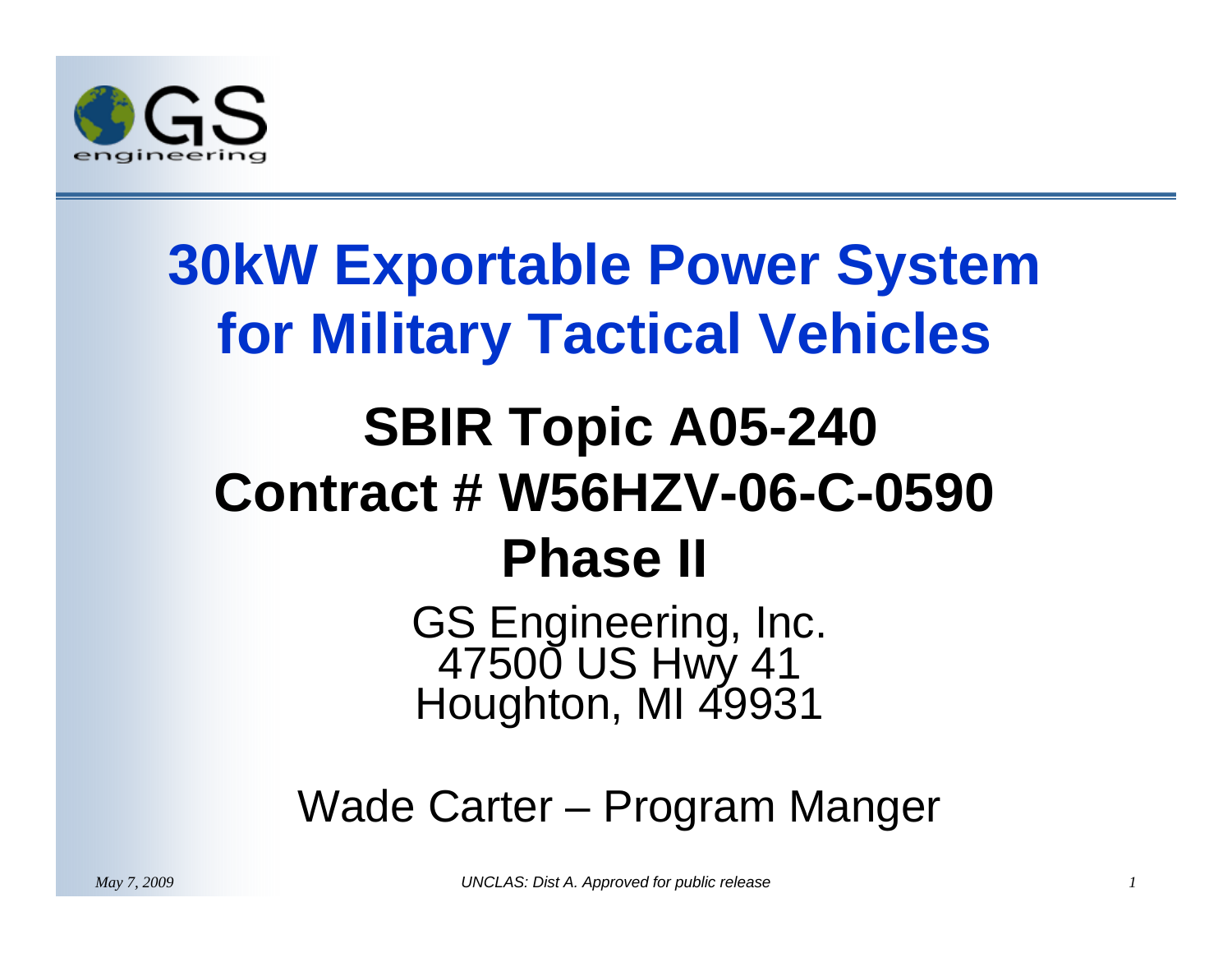

**30kW Exportable Power System For Military Tactical Vehicles**

# **AGENDA**

- $\bullet$ **Military Power Needs**
- $\bullet$ **30 kW System Overview**
- $\bullet$ **System Performance**

#### $\bullet$ **Future Vehicle Applications**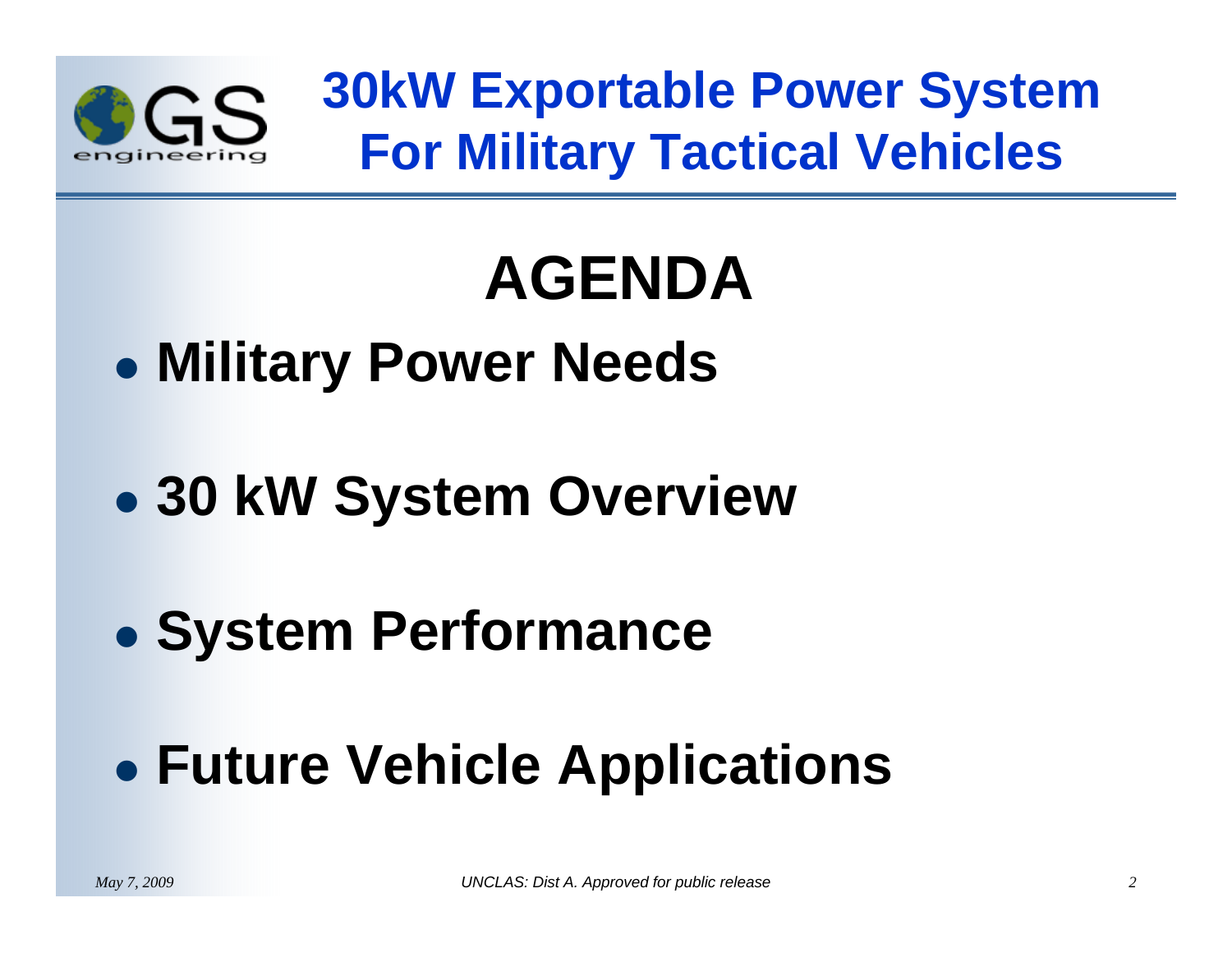#### **30kW Exportable Power System**   $GS$ **Military Power Needs Addressed**

- $\bullet$ • Increased demand for vehicle systems
- $\bullet$ • Need for exportable AC and DC power for communications, weapons, medical support and service
- $\bullet$ • Reduced fuel consumption through higher efficiency power generation
- $\bullet$  Updating fleet vehicles with increased power capabilities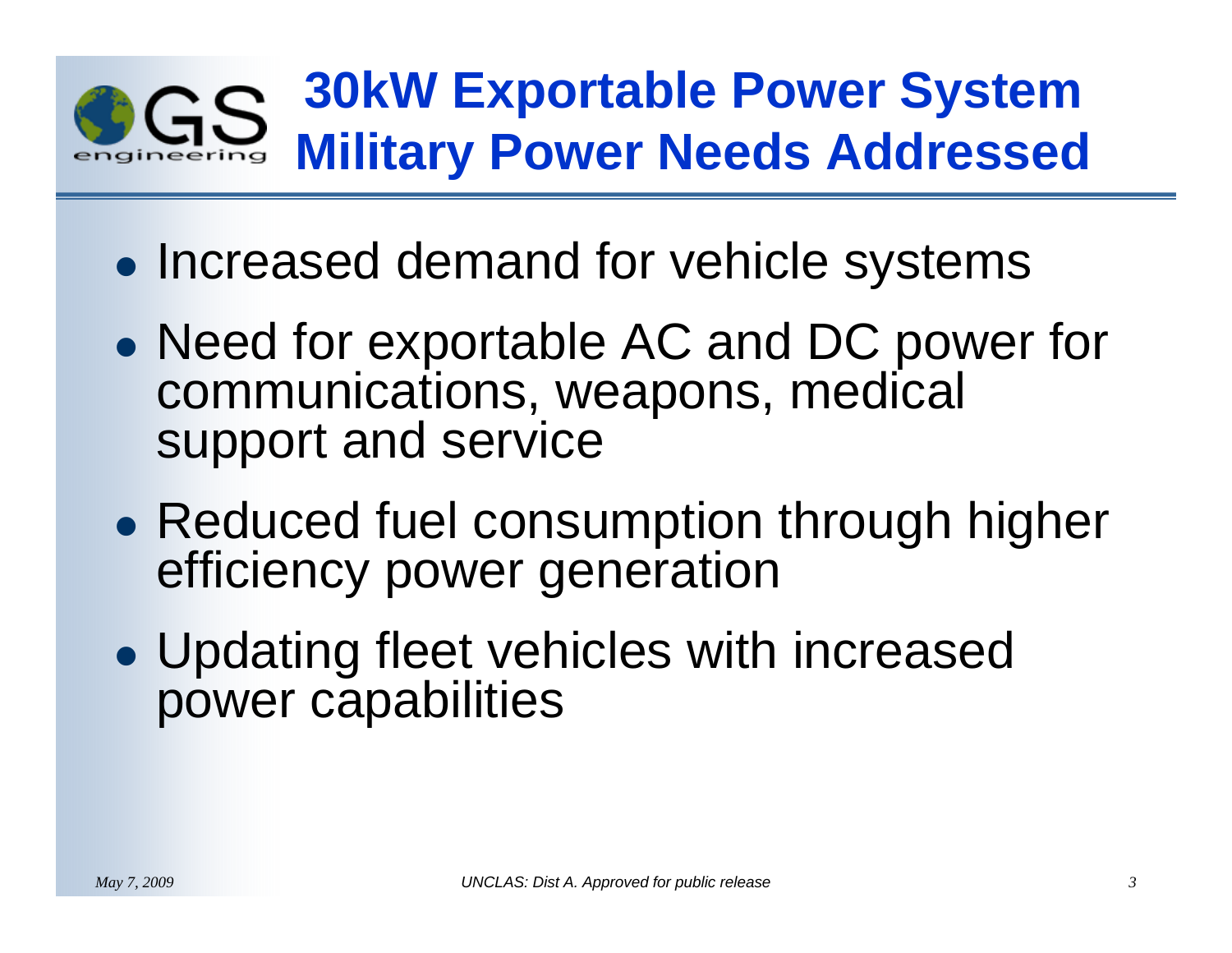

## **30kW Exportable Power System Project Overview**

**TARDEC NAC – Phase II SBIR Award to GSE**

### **GS Engineering (GSE)**

- » System Integration, Packaging, Testing and **Demonstration**
- » System Control, Operator Interface & Wiring
- » Liquid Cooling System
- » Synchronous Belt Drive

#### $\bullet$ **Technology Partners**

- » DRS Fermont 30kW Inverter
- » Magnetic Applications PMG & Controller

### **Vehicle - BAE Systems FMTV 5.0 Ton Cargo**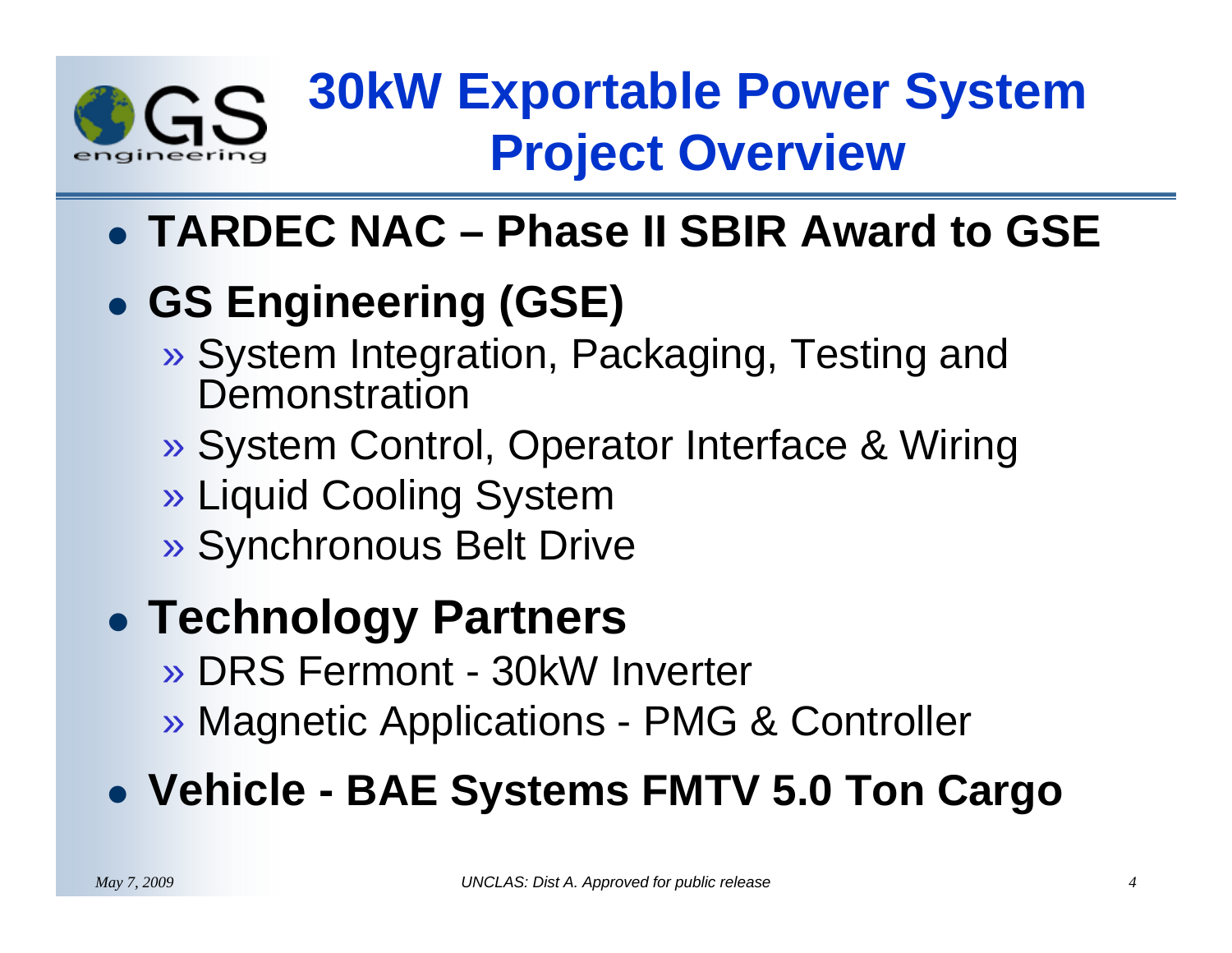

### **30 kW Exportable Power System System Key Features**

- **Vehicle Power at engine idle 14V/28V @100A/200A**
- **Exportable AC Power at High Idle**
	- » 29 kW continuous (3-Phase AC at 120/208)
	- » User Selectable Frequency 50, 60 or 400Hz
- **CANbus controlled system**
- $\bullet$ **Operator Interface Panel w/ LCD Display**

### **Inverter technology available for future design**

- » Compact modular design
- » Adaptable to DC or PMG Inputs
- » Selectable output voltage (240/416)
- » Parallel operation

### **• Retro-fit Kit for Fleet Vehicles**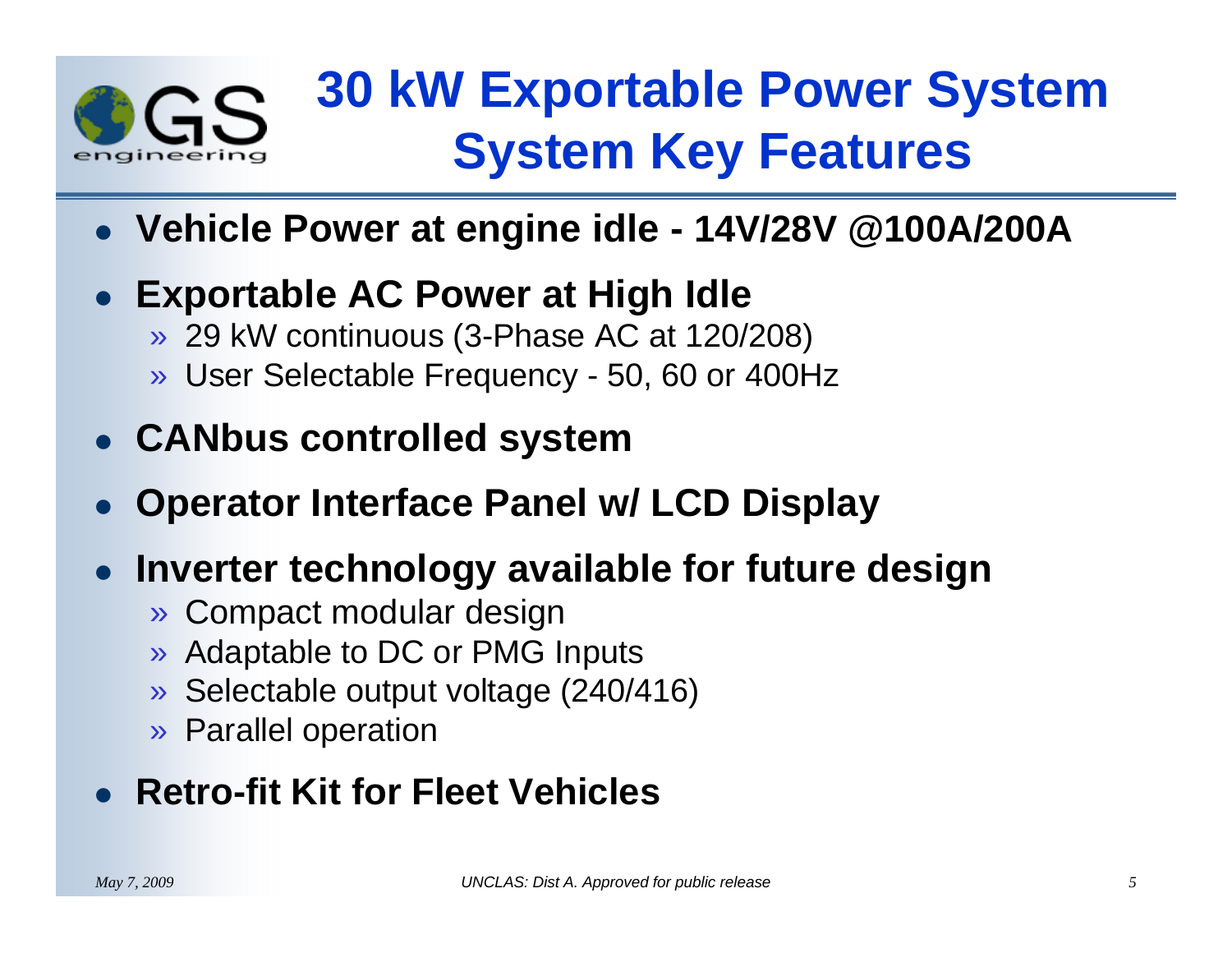

### **30kW Exportable Power System System Components**

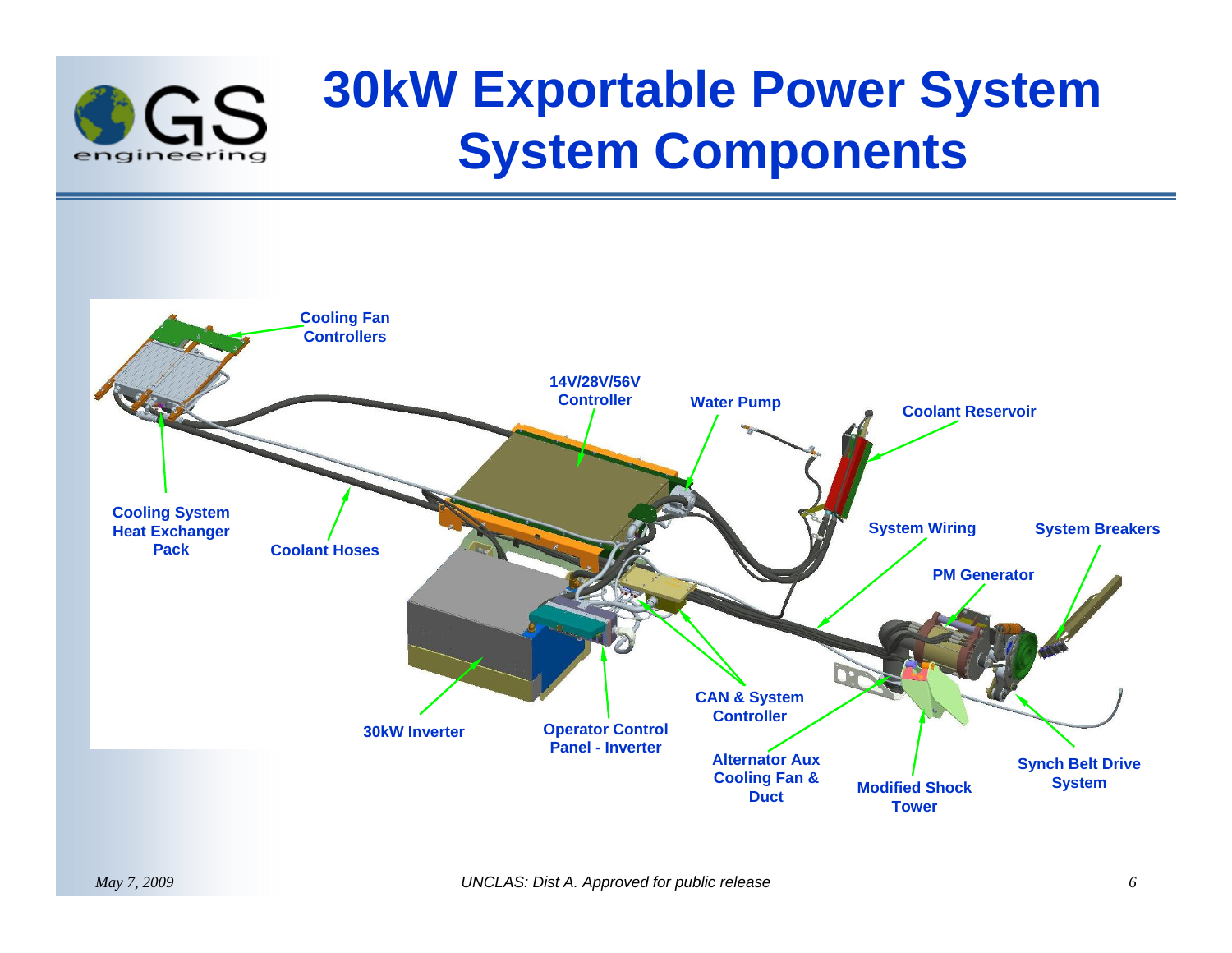

### **30kW Exportable Power System System Schematic**

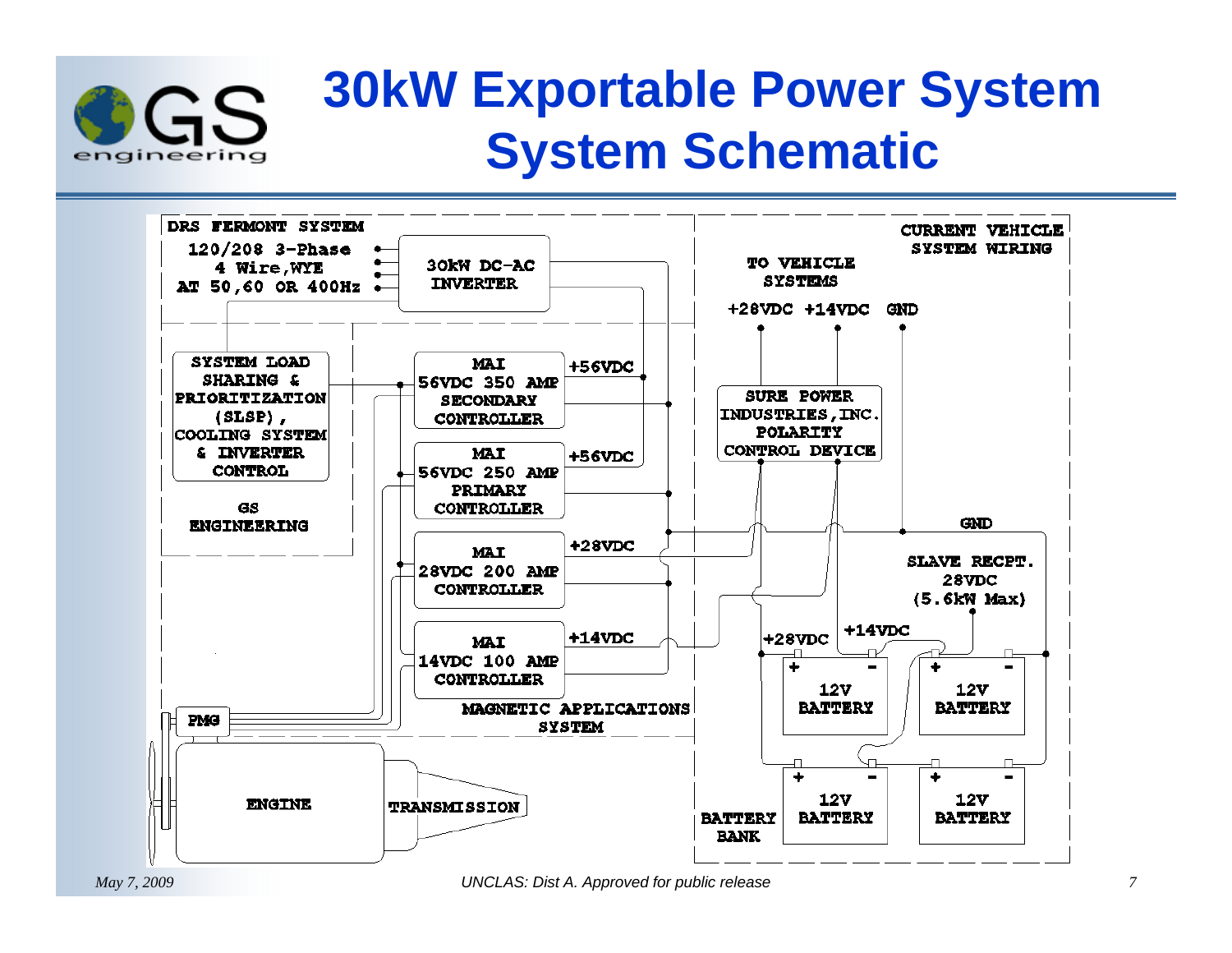

### **30kW Exportable Power System Subsystems**

- $\bullet$ Synchronous belt drive
- $\bullet$  Permanent Magnet Generator (PMG) & Unified Controller
- DC-AC Inverter
- $\bullet$  System Controller, Operator Interface & Wiring
- $\bullet$ Auxiliary Cooling System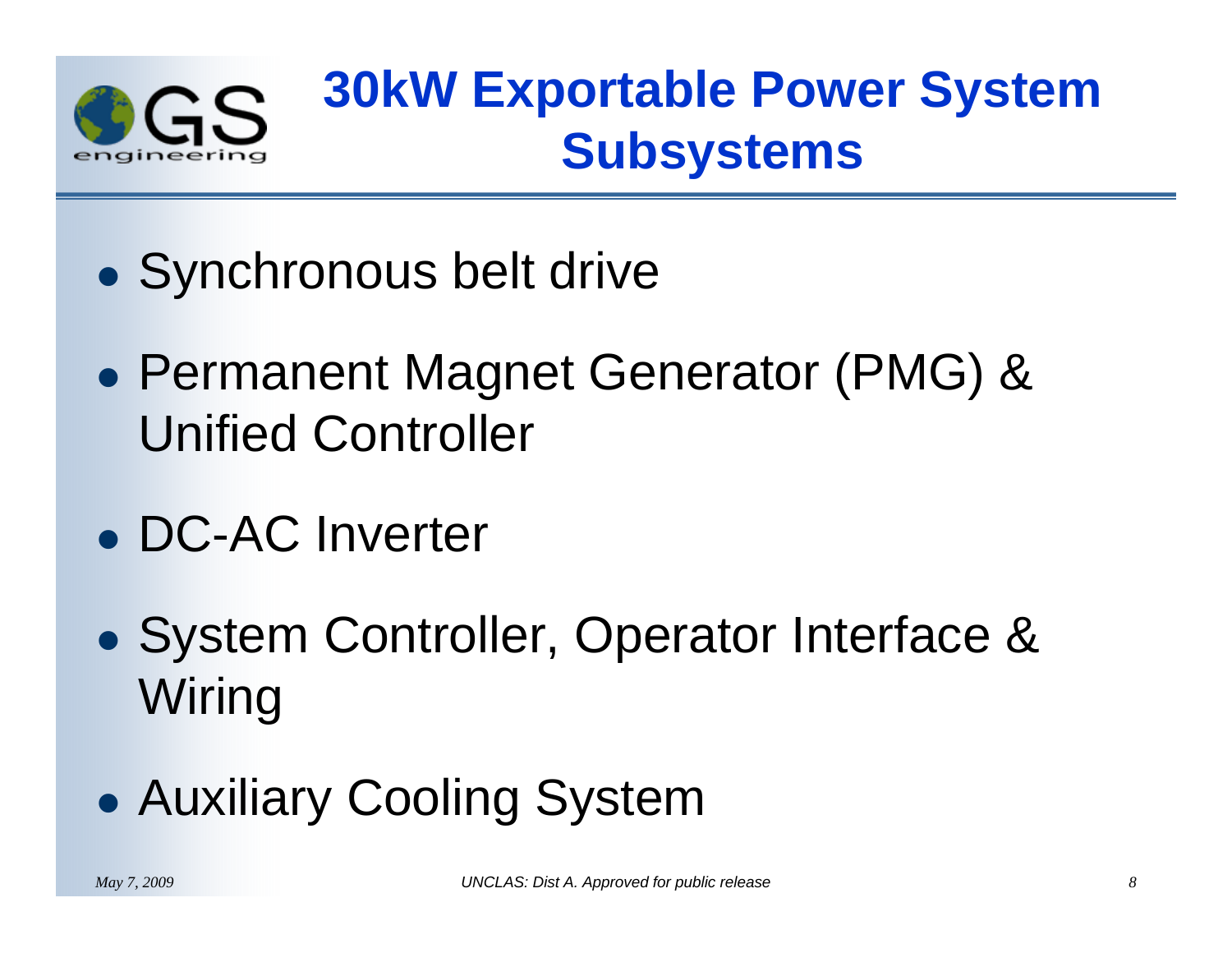## **30kW Exportable Power System Synchronous Belt Drive - FEAD**

- Synchronous belt system
	- » Direct replacement of CAT C7 Serpentine Kit
	- » Power transmission 56 hp & 350 lb-ft of torque



- 4.0:1 DR provides 34kW Power
- Adaptable to other engine/vehicle variants
- Designed for future engine start capability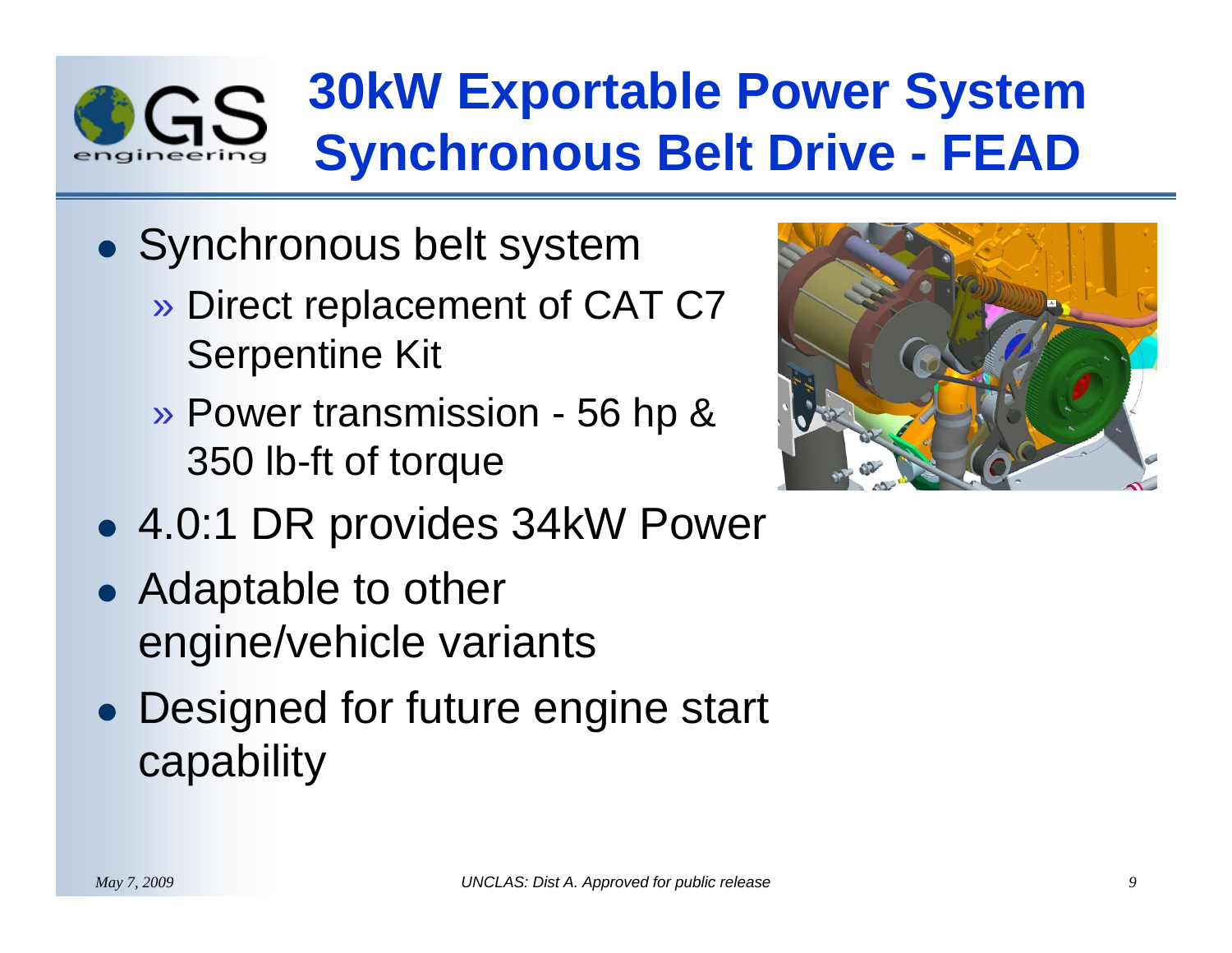

### **30kW Exportable Power System PMG & Unified Controller**

### **PM Generator**

- » 4 Independent Windings
- » 3 Separate AC Voltages
- » 88% Efficiency at High Output
- » Air-Cooled

### **Unified Controller**

- » 14VDC 100A at Idle (700 rpm)
- » 28VDC 200A at Idle
- » 56VDC 600A at High Idle (1350 rpm)
- **Over Temp Protection**
- **Temperature Compensation**

**Alternator & Wiring**



**14/28/56V Controller**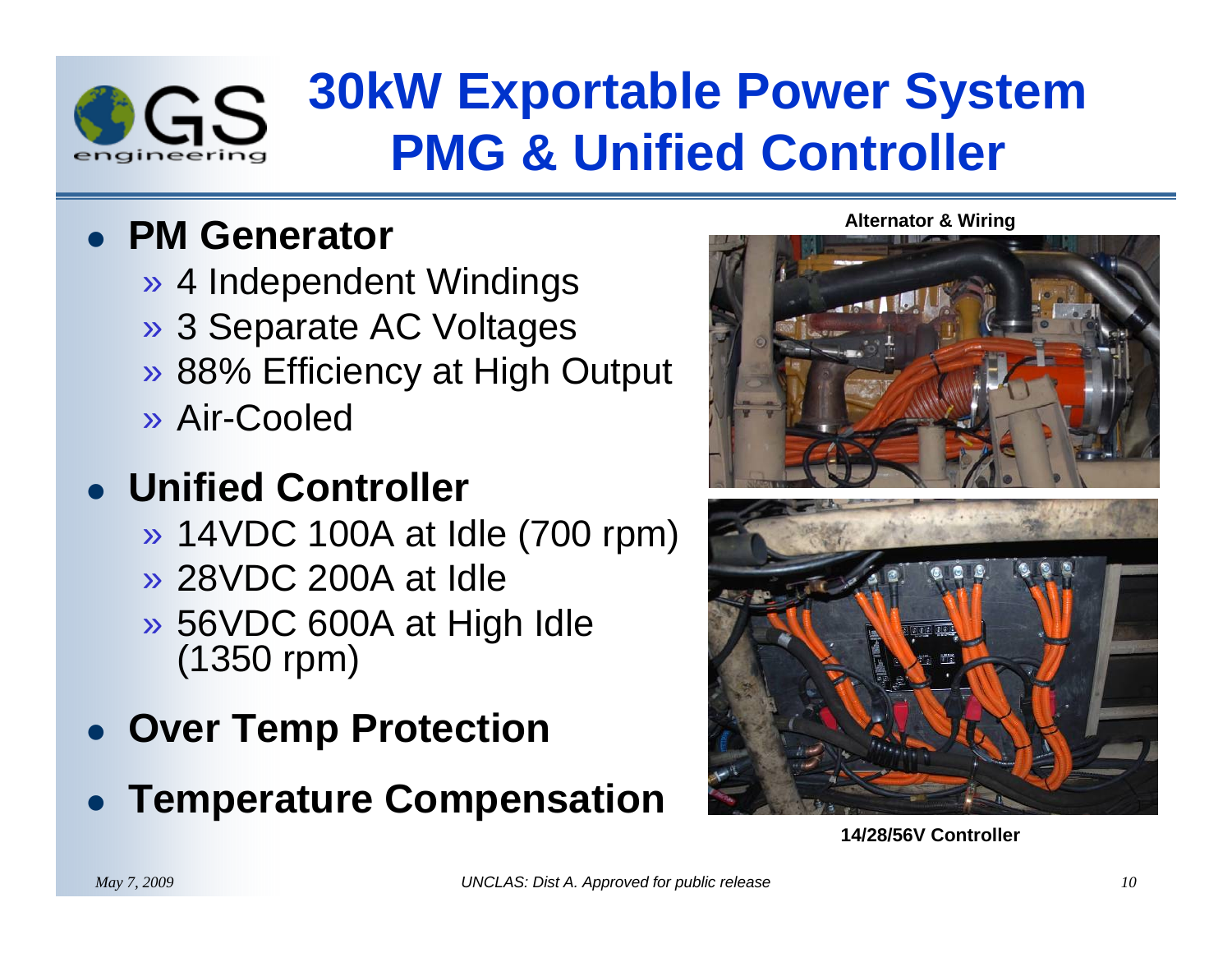

### **30kW Exportable Power System DC-AC Inverter**

- Designed to meet majority of PRECISE Class I AC power quality requirements
- Reduced package
	- » 37% lighter than standard 30kW inverters
	- » Reduced Package Space fits on side of FMTV
	- » 29"L x 16"H x 22" D (13% Reduced Space Claim)
- CAN Controlled
- Broadcasts System Status
- **Over Temp Protection**
- Liquid Cooled

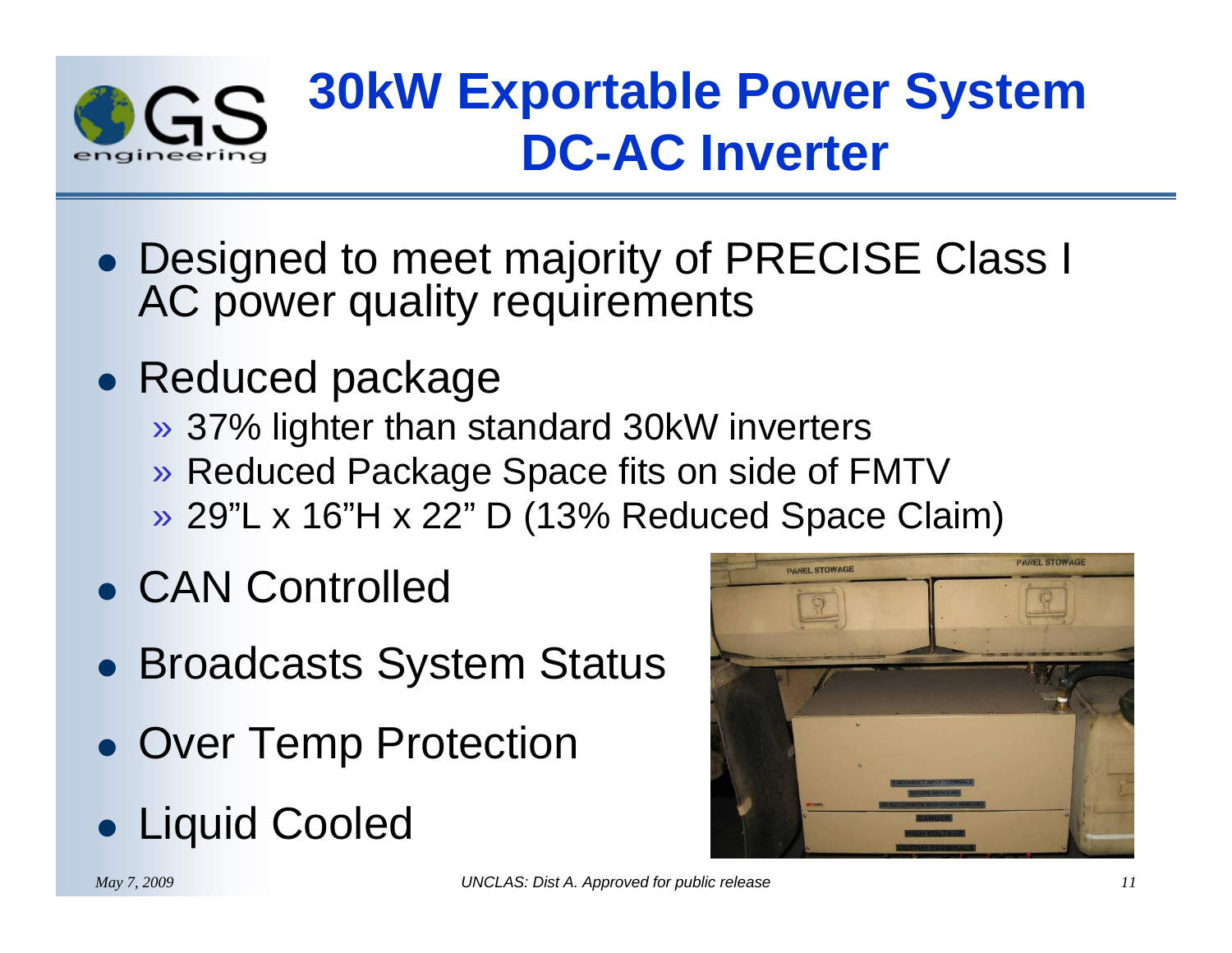

### **30kW Exportable Power System Operator Control / Display**

#### **HED CAN Controller & Display**

- $\bullet$ Vehicle Parameters
- $\bullet$ Cooling System
- $\bullet$ Alternator/Controller (DC System)
- $\bullet$ Inverter (Exportable Power)

#### **Control Switching**

- $\bullet$ Inverter Power
- $\bullet$ E-Stop
- $\bullet$ Frequency Select
- $\bullet$ Battle Short
- $\bullet$ Contactor Open/Close



#### **Operator Interface Panel**



#### **CAN Controller**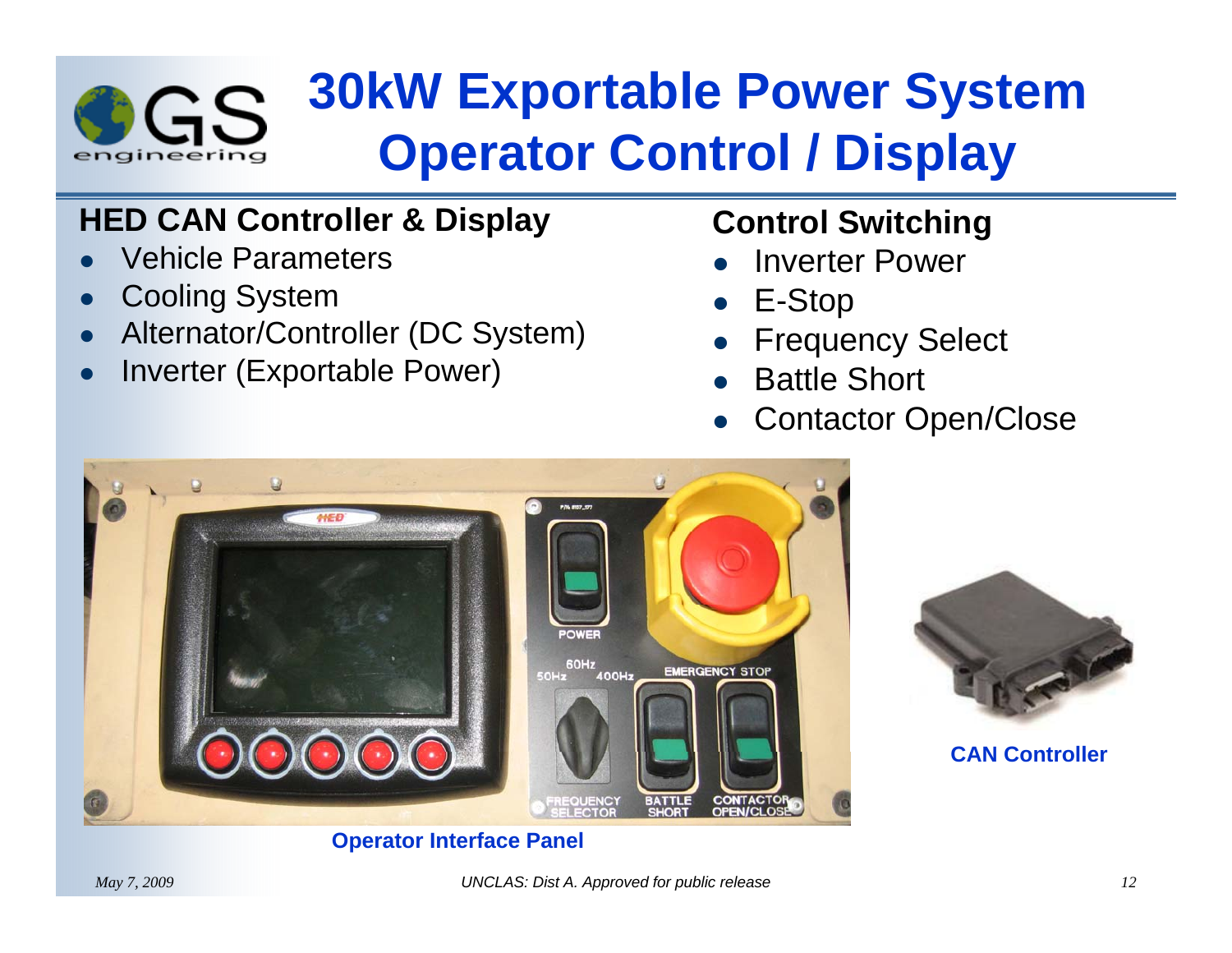

## **30kW Exportable Power System Cooling System**

 **Closed loop liquid cooling system**

### **Variable speed pump & fans**

- » Monitor & maintain cooling
- » Reduced power consumption
- » Minimized operational noise
- » Increased component life

### **Expandable design**

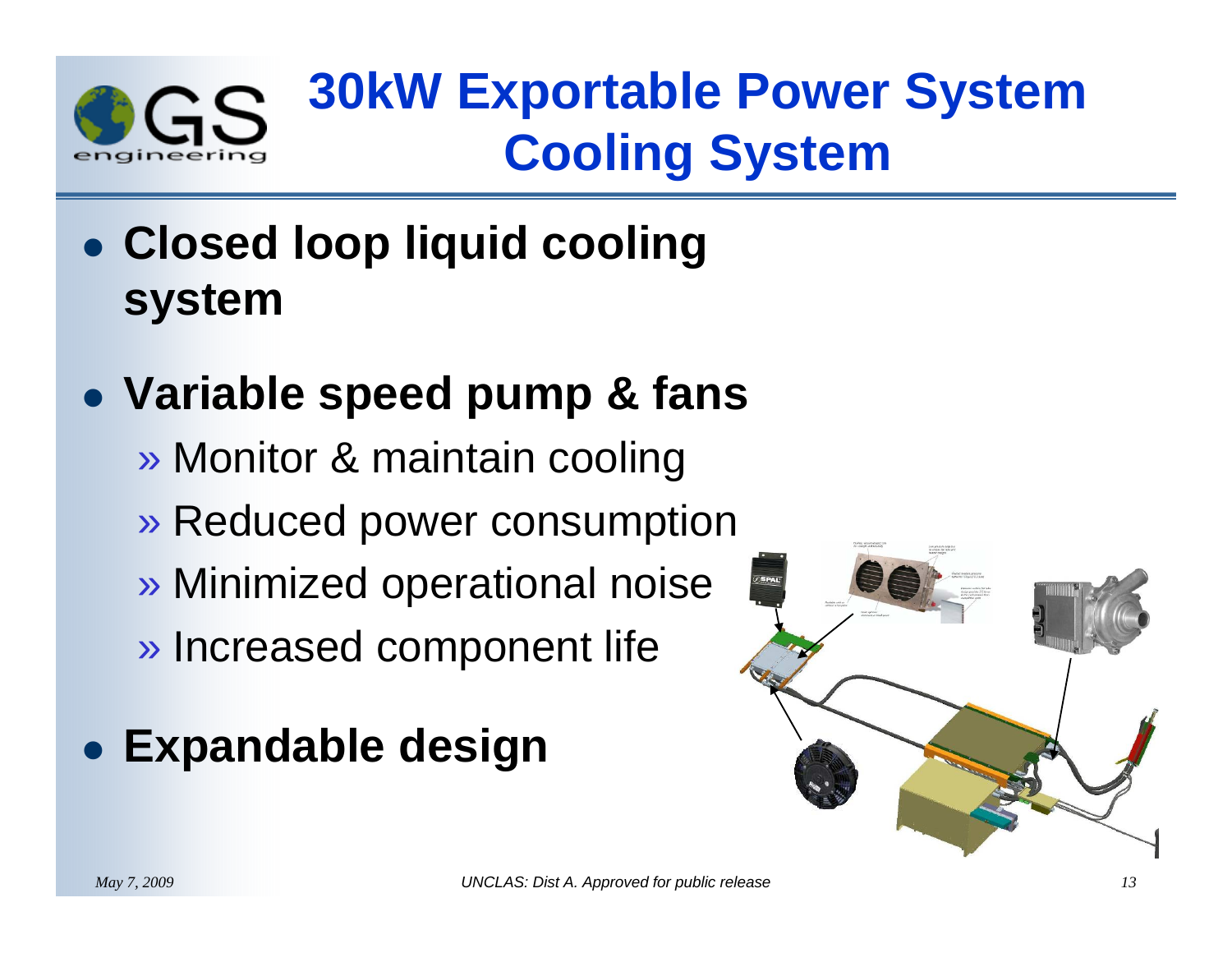

**30kW Exportable Power System Controller – DC Output**

**Tested to MIL-STD 1332 & 1375** 

### **Meets majority of the requirements tested**

- » Voltage Regulation
- » Steady-state Stability
- » Dip & Recovery
	- Meets for 14/28V
	- 56V 32% vs 30% dip
- » Rise & Recovery
	- Meets for 14/28V
	- 56V 3 sec vs 2 sec recovery
- » Ripple Voltage
- » Voltage Fluctuations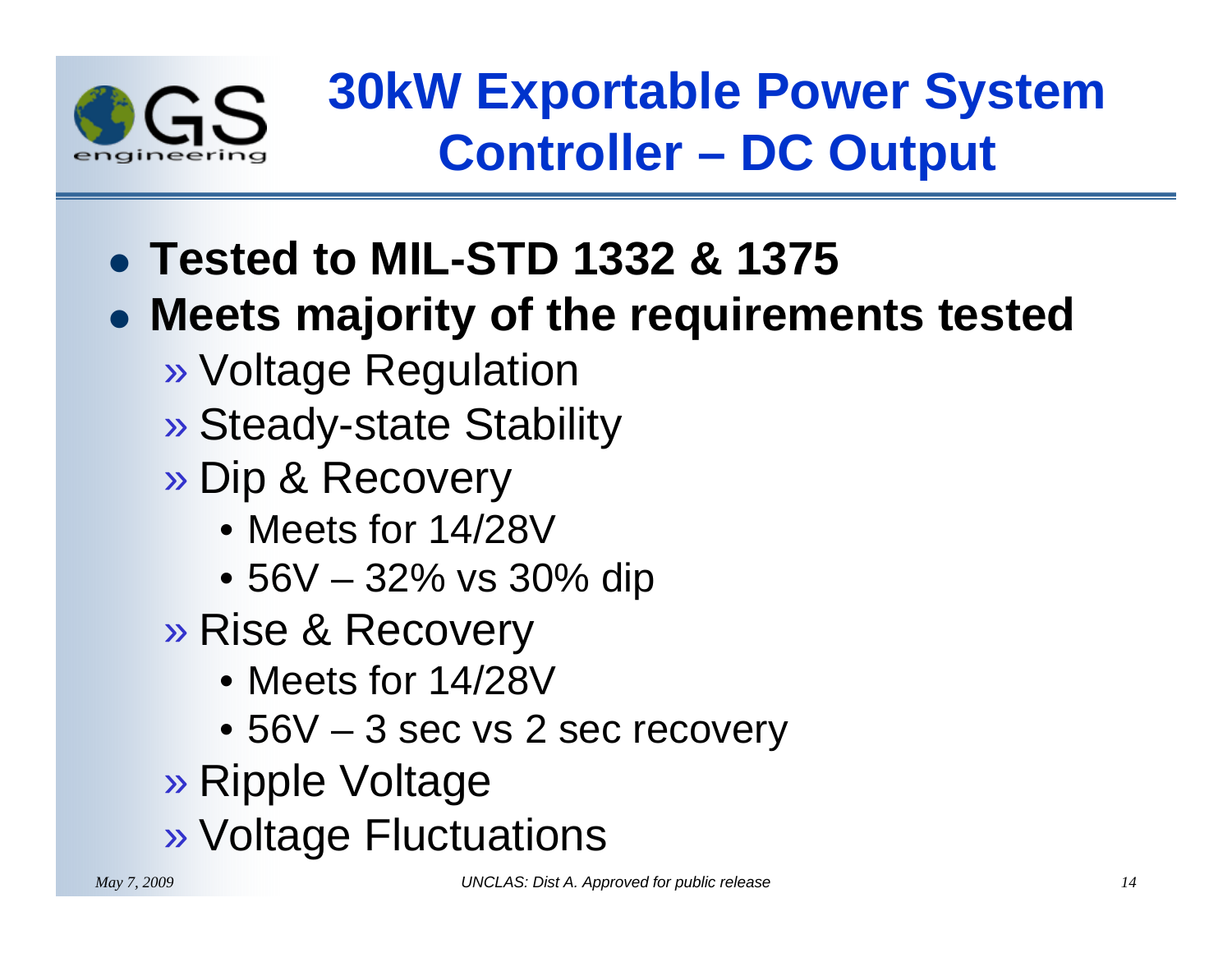

### **30kW Exportable Power System DC-AC Inverter Performance**

#### **Inverter Specifications**

- $\bullet$  **Input**
	- » **56VDC Nominal (50-62VDC)**
	- » **640A Nominal**
	- » **+/-20% Voltage < 1sec**
- $\bullet$  **Output**
	- » **MIL-STD-1332B Class 2B**
	- » **120/208VAC (3 Phase, 4 Wire w/ Ground)**
	- » **Power Rating 30kW**
	- » **Power Factor 0.8 lag**
	- » **Efficiency ~ 83%**
	- » **2% Total Harmonic Distortion (THD)**

| <b>Model Number</b><br>318-01-01                                           |                                                          |  |  |  |  |
|----------------------------------------------------------------------------|----------------------------------------------------------|--|--|--|--|
|                                                                            | <b>INPUT SPECIFICATIONS</b>                              |  |  |  |  |
| Voltage                                                                    | 56VDC nominal (50-62VDC)                                 |  |  |  |  |
| Current                                                                    | 640Amps Nominal                                          |  |  |  |  |
| DC Power Disturbances                                                      | +/-20% Voltage for less than 1 sec                       |  |  |  |  |
|                                                                            | <b>OUTPUT SPECIFICATIONS</b>                             |  |  |  |  |
| Applicable Standards                                                       | MIL-STD-1332B Class 2B                                   |  |  |  |  |
| Configuration                                                              | Three Phase, Four Wire plus Ground                       |  |  |  |  |
| Voltage                                                                    | 120/208VAC. 30                                           |  |  |  |  |
| Rated Power Factor                                                         | $0.8$ lag                                                |  |  |  |  |
| Output Power                                                               | 30.000 Watts                                             |  |  |  |  |
| Output VA                                                                  | 37.500 VA                                                |  |  |  |  |
| Rated Output Current                                                       | 104.2 Amps                                               |  |  |  |  |
| Voltage Regulation                                                         | $1\%$                                                    |  |  |  |  |
| Frequency                                                                  | Selectable: 50/60/400 Hz                                 |  |  |  |  |
| Waveform Deviation                                                         | 5%                                                       |  |  |  |  |
| Efficiency at rated load                                                   | Better than 83 %                                         |  |  |  |  |
| Harmonic Distortion                                                        | Better than 2 % single harmonic, 2% THD                  |  |  |  |  |
| Output DC Bias                                                             | Better than 0.1V                                         |  |  |  |  |
|                                                                            | ENVIRONMENTAL QUALIFICATIONS                             |  |  |  |  |
| Electromagnetic<br>Interference/Electromagnetic Compatibility<br>(EMI/EMC) | MIL-STD-461E Army Ground                                 |  |  |  |  |
| Vibration                                                                  | MIL-STD-810F, Category 10                                |  |  |  |  |
| Audible Noise                                                              | 70 dBA at 36 inches (0.9 Meters)                         |  |  |  |  |
| Shock (Transit Drop)                                                       | MIL-STD-810F, Procedure IV                               |  |  |  |  |
| Operating Temperature                                                      | -50°F to +138°F (-45°C to +59°C)                         |  |  |  |  |
| Storage Temperature                                                        | -60°F to +160°F (-51°C to +71°C)                         |  |  |  |  |
| Blowing Rain                                                               | MIL-STD-810F, 45 degrees, 5 inches per hour (12.7 cm/hr) |  |  |  |  |
| Sand and Dust                                                              | MIL-STD-810F, Blowing Dust, Blowing Sand 1400mg/cubic    |  |  |  |  |
|                                                                            | meter                                                    |  |  |  |  |
| Relative Humidity                                                          | Up to 95%                                                |  |  |  |  |
|                                                                            | PHYSICAL SPECIFICATIONS                                  |  |  |  |  |
| Weight                                                                     | Less than 200 lbs                                        |  |  |  |  |
| Width (Enclosure)                                                          | 29.0"                                                    |  |  |  |  |
| Depth (Enclosure)                                                          | 22.1"                                                    |  |  |  |  |
| Height (Enclosure)                                                         | 16.1"                                                    |  |  |  |  |
|                                                                            | <b>COOLING REQUIREMENTS</b>                              |  |  |  |  |
| Cooling Mixture                                                            | 50/50 Glycol-Water                                       |  |  |  |  |
| Flow Rate                                                                  | 3 GPM Minimum                                            |  |  |  |  |
| Coolant Temperature                                                        | 149F (65C) Maximum                                       |  |  |  |  |
| Power Dissipation into Liquid                                              | 4000W                                                    |  |  |  |  |
| Power Dissipation into Ambient Air                                         | 1000W                                                    |  |  |  |  |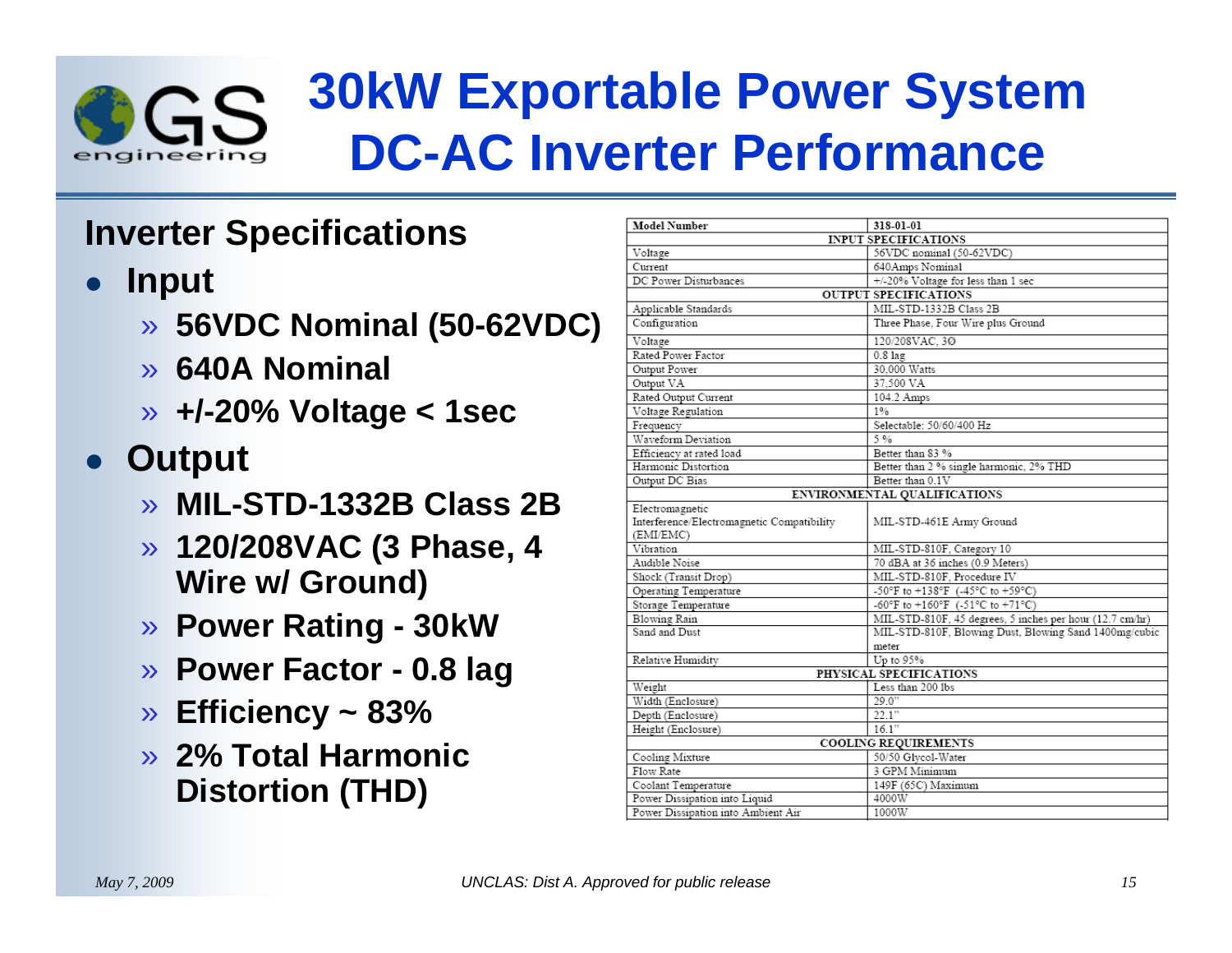# **30kW Exportable Power System AC Exportable Power Performance**

| <b>MIL-STD-705 AC Waveform Testing Results</b>                         |                    |           |                                   |                 |                      |                    |  |  |
|------------------------------------------------------------------------|--------------------|-----------|-----------------------------------|-----------------|----------------------|--------------------|--|--|
| <b>CHARACTERISTIC PARAMETER</b>                                        | <b>Precise</b>     |           | <b>Utility</b>                    |                 | <b>DRS FERMONT</b>   | <b>Test Method</b> |  |  |
|                                                                        | <b>Class I</b>     |           | <b>Class 2A Class 2B</b>          | <b>Class 2C</b> | <b>30KW INVERTER</b> | <b>MIL-STD-705</b> |  |  |
| a. Voltage characteristics                                             |                    |           |                                   |                 |                      |                    |  |  |
| 1. Regulation (%)                                                      | 1%                 | 2%        | 3%                                | 4%              | Precise Class I      | 608.1              |  |  |
| 2. Steady-state stability (var./bandwidth %)                           |                    |           |                                   |                 |                      |                    |  |  |
| (a.) Short term (30 seconds)                                           | 1%                 | 1%        | 2%                                | 2%              | Precise Class I      | 608.1              |  |  |
| (b.) Long term (4 hours)                                               | 2%                 | 2%        | 4%                                | 4%              | Precise Class I      | 608.2              |  |  |
| 3. Transient performance                                               |                    |           |                                   |                 |                      |                    |  |  |
| (a.) Application of rated load                                         |                    |           |                                   |                 |                      |                    |  |  |
| $(1)$ Dip $(\%)$                                                       | 15%                | 20%       | 20%                               | 30%             | Precise Class I      | 619.2              |  |  |
| (2) Recovery (seconds)                                                 | 0.5 <sub>sec</sub> | 3 sec     | 3 sec                             | 3 sec           | Precise Class I      | 619.2              |  |  |
| (b.) Rejection of rated load                                           |                    |           |                                   |                 |                      |                    |  |  |
| $(1)$ Rise $(\%)$                                                      | 15%                | 30%       | 30%                               | 30%             | Precise Class I      | 619.2              |  |  |
| (2) Recovery (seconds)                                                 | 0.5 <sub>sec</sub> | 3 sec     | 3 sec                             | 3 sec           | Precise Class I      | 619.2              |  |  |
| (c.) Application of sim motor load (200% current) (Note <sup>6</sup> ) |                    |           |                                   |                 |                      |                    |  |  |
| $(1)$ Dip $(% )$                                                       | 30%                | <b>NA</b> | 40%                               | <b>NA</b>       | Precise Class I      | 619.1              |  |  |
| (2) Recovery to 95% rated voltage (sec)( $Note1$ )                     | 0.7 <sub>sec</sub> | <b>NA</b> | 5 sec                             | <b>NA</b>       | Precise Class I      | 619.1              |  |  |
| 4. Waveform (Note <sup>2</sup> )                                       |                    |           |                                   |                 |                      |                    |  |  |
| (a.) Maximum deviation factor (%)                                      | 5%                 | 5%        | 5%                                | 6%              | Precise Class I      | 601.1              |  |  |
| (b.) Maximum individual harmonics (%)                                  | 2%                 | 2%        | 2%                                | 3%              | Precise Class I      | 601.4              |  |  |
| 5. Voltage unbalance with unbalanced load (%)(Note <sup>3</sup> )      | 5%                 | 5%        | 5%                                | 5%              | Precise Class I      | 620.2              |  |  |
| 6. Phase balance voltage (%)                                           | 1%                 | 1%        | 1%                                | 1%              | Precise Class I      | 508.1              |  |  |
| 7. Voltage adjustment range $(\%)$ (min)(Note <sup>4</sup> )           | $-5% +17$          | $+/-10%$  | $-5% +17$<br>(Note <sup>5</sup> ) | $-5 + 5%$       | Not Adjustable       | 511.1              |  |  |

**Notes:**

1. The voltage shall stabilize at or above this voltage (not applicable to all sets rated 5 k or below, or 500kW or larger.

2. Specified values are for three-phase output; for single phase add additional 1%.

3. With generator connected for three-phase output and supplying a single line-to-line, unity power factor, load of 25% of rated current and with no other load on the set. (Not applicable for single-phase connections of sets.)

4. For Mode II sets, upper voltage adjustment is +10% of rated voltage. For Mode I sets operating at 50 Hz, upper voltage adjustment may be limited to the nominal voltages show in Table IV, Note 4. (Not included here.)

5. Values shown are for sets rated at 15kW and above.

6. Motor load current was 124%. The load was a 5 hp two stage air compressor connected to 208V (L1-L2).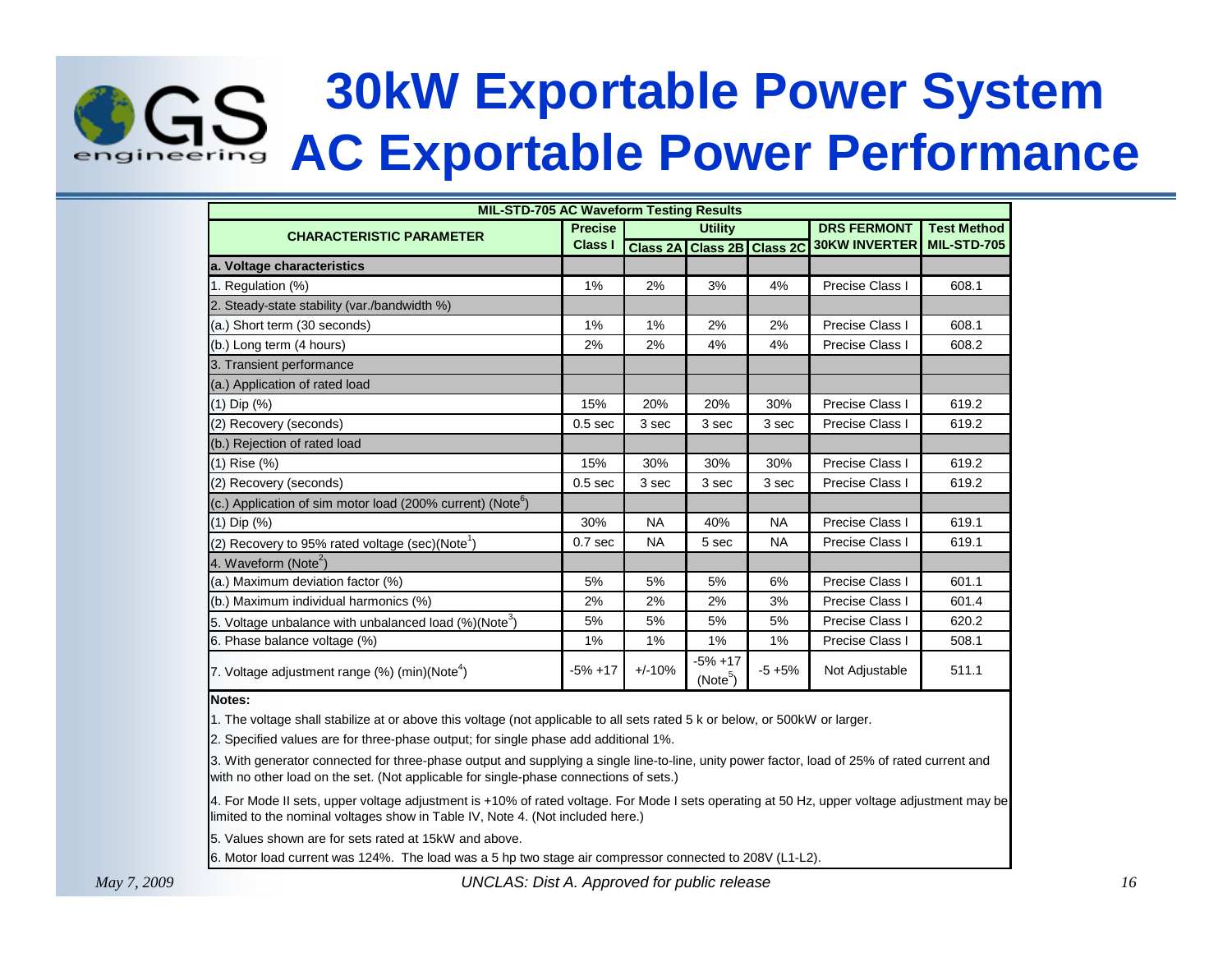

### **30kW Exportable Power System TARDEC Demonstration Jan-2009**

- Resistive Load 30kW AC Load Bank
	- » Load Steps
	- » Continuous Operation
- Inductive Load Chop Saw, 3 HP Air Compressor
- Capacitive Load Fluorescent Lighting
- Complex Load Combination

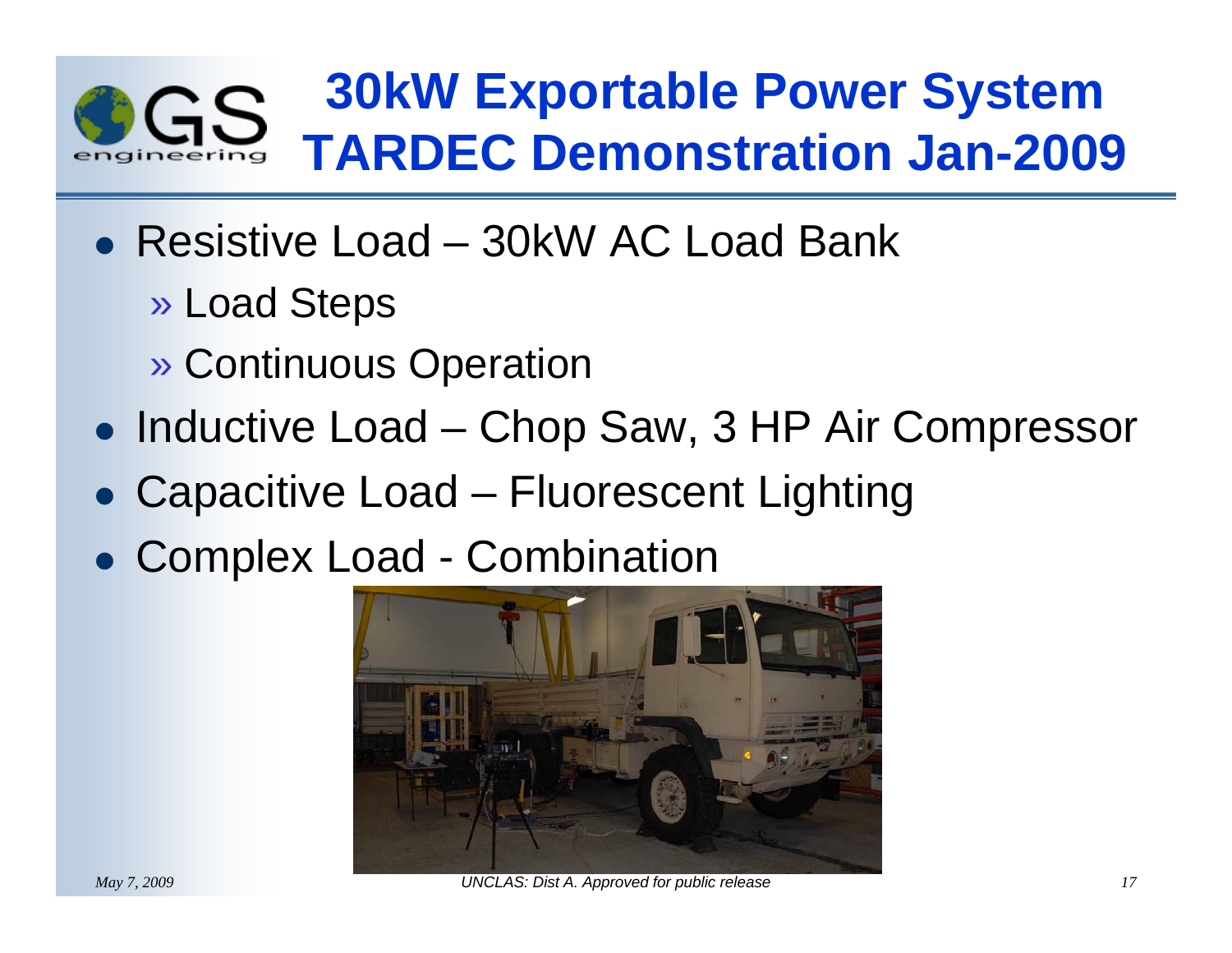

### **30kW Exportable Power System Potential Future Applications**

## **Military Vehicles**

- $\bullet$ Any tactical vehicle in need of 30kW power
- "Bolt-on" retrofit for fleet vehicles

# **Government & Commercial Vehicles**

- Disaster Relief
- $\bullet$ • Homeland Security
- **Fire Apparatus**
- $\bullet$ **• Logging**
- $\bullet$ • Mining